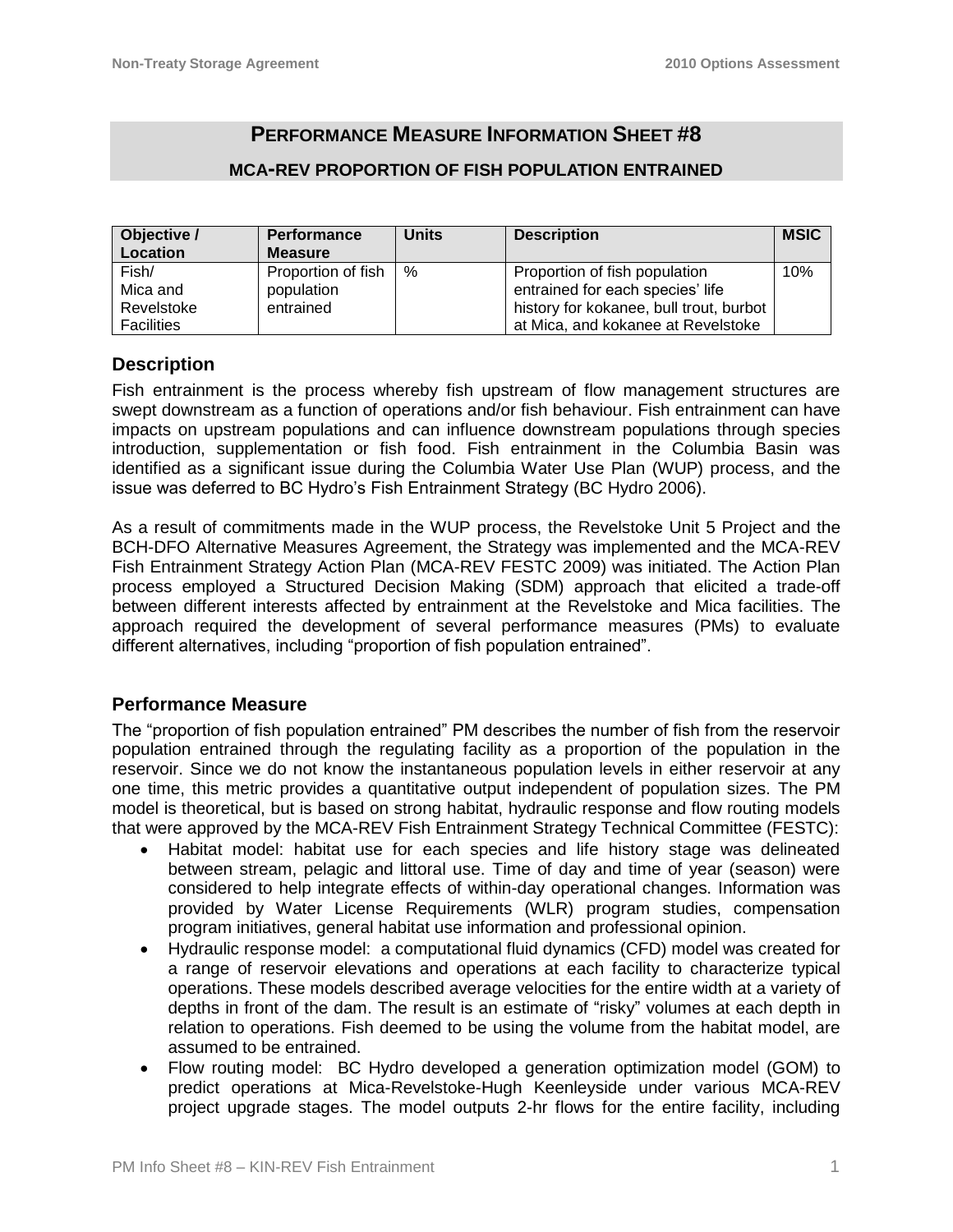Arrow Lakes Hydro (ALH) generation and HLK releases. All other release attributes (e.g., unit or outlet specific discharges) are defined by generation operating orders for the respective facilities.

The modeling concluded that, for the operating alternatives evaluated for the Action Plan, kokanee were at a moderate-high risk of entrainment from Revelstoke, and that kokanee, bull trout and burbot were a low-moderate risk of entrainment from Mica. The Action Planning process identified several uncertainties with respect to entrainment and population responses. A Detailed Assessment Program (DAP) has been implemented to address uncertainties and develop a compensation-mitigation package as warranted by DAP results. The DAP includes multi-year monitoring programs to assess entrainment rates of kokanee at Revelstoke and burbot and bull trout at Mica; the results will be used to recalibrate the entrainment model.

For the NTS review, the model assumptions were re-evaluated, including updating thermocline measurements and incorporating the four NTS scenarios. The species groups highlighted in the MCA-REV Action Plan (Mica: kokanee, bull trout and burbot; Revelstoke: kokanee) are presented here. Modeling was completed for all species and the results are available on request.

### **Calculations**

The following steps are taken in calculating the "proportion of fish population entrained" for each species' life history for each 2-hour time step, and for each depth bin from surface to bottom:

- 1. Hydraulic response volumes for the respective depth bin and operating scenario are interpolated from existing models.
- 2. Population index (0-1), Habitat use (0-1), distribution (0-1) and avoidance factors (0-1) for the species life history stage being evaluated are combined for each depth bin's risky volume.
- 3. The "weighted volumes" are added across the depth range and divided by the total upstream volume to describe the proportion of population entrained in the 2-hour event.
- 4. The 2-hour entrainment is subtracted from the upstream population, which then becomes the re-calculated population index.
- 5. For the proceeding time steps, the above steps are re-calculated using the update population index numbers as the population base from which fish are entrained.

## **Key Assumptions and Uncertainties**

- Each scenario is simulated using the same set of system constraints, input assumptions (e.g., load forecasts) and historic basin inflows (1940 – 2000).
- Assumes life history timing does not vary from year to year either naturally or as a function of reservoir elevations and inflows.
- Assumes that fish are passively distributed in the reservoir based on observations in WLR and FWCP studies – the result is that fish entrained from risky volumes are replaced at the same density (proportional to the upstream population).
- Avoidance factors and habitat use assumptions are being evaluated in the Detailed Assessment Phase of the MCA-REV Fish Entrainment Strategy Action Plan – see MCA-REV FESTC (2009) for more details.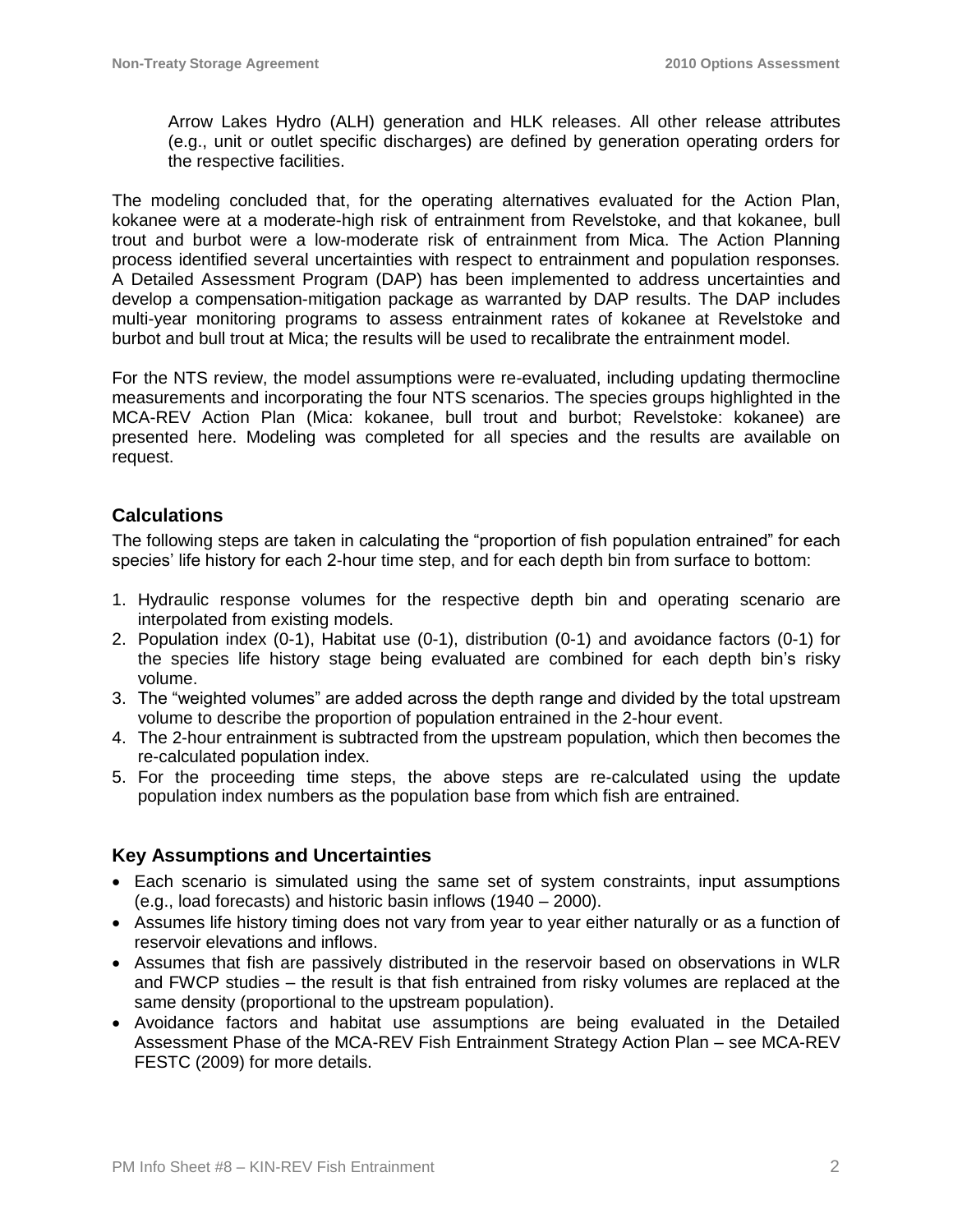## **Results**

For each of the NTS scenarios, results for proportion of fish population entrained are presented for the full-year analysis for each life history of interest. As stated above, the modeling focussed on kokanee for the Revelstoke facility, and kokanee, bull trout and burbot for the Mica facility.

The results show a lack of variation across the scenarios. The only result of note relates to entrainment for Revelstoke kokanee juveniles, which is highest in winter (not shown) and which drives the total annual results shown here. Lower entrainment rates are observed within the 10<sup>th</sup> and 90<sup>th</sup> percentile values in Scenario D (no NTSA) but the median value (0.88) is not different from the "with NTS" scenarios (0.89-0.90).

**Figure 1. Proportion of Fish Entrained, Mica and Revelstoke Facilities - Results for all NTS scenarios**